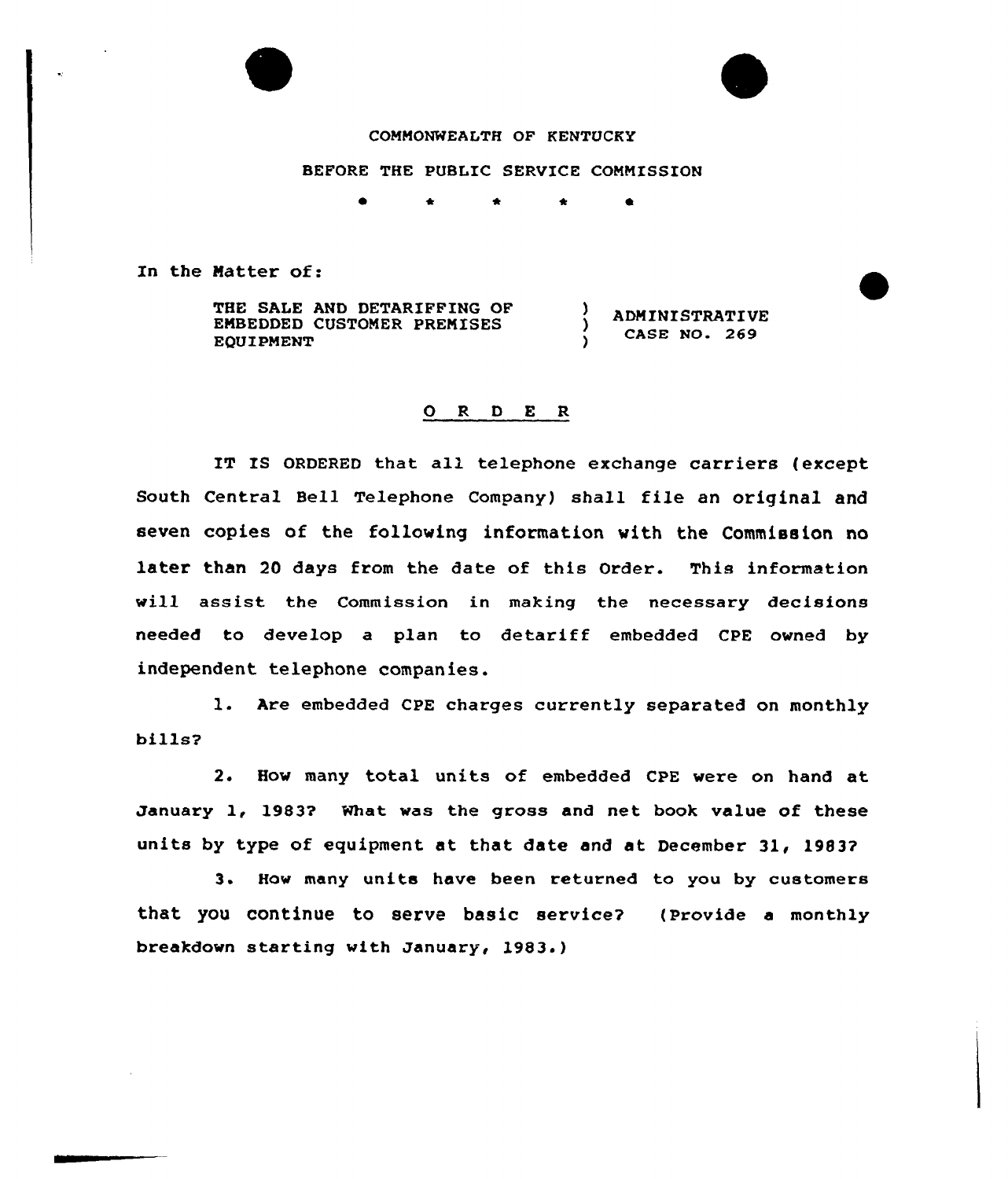

4. Provide a current breakdown of the number of units by specific types of equipment of telephone sets reflected on your books.

5. Provide a breakdown of the number of units by specific type of equipment of telephone sets currently in the field.

6. What procedure is followed to account for lost/stolen CPE?

7. Has a field inventory audit been used to determine actual inventory amounts? If so, when was the last one performed? Provide the results.

8. Estimate the transaction cost to be incurred with the sale of each unit of CPE. Show support for this figure.

9. Is it Company's opinion that an immediate sales program under tariff is needed to curb the return of embedded CPE to inventory? (Note: This question is not applicable to exchange carriers already offering service under tariff.)

10. For the calendar year ending December 31, 1983, provide the following information:

1) Annual lease revenue from embedded CPE (aggregate). If available also provide this on <sup>a</sup> monthly basis.

2} Annual above-the-line expenses associated with the provision of embedded CPE. This should include both the direct expenses as well as allocation of common overhead costs. Provide the assumptions and bases used to determine the allocated share of common costs. If available also provide this on <sup>a</sup> monthly basis.

$$
-2-
$$